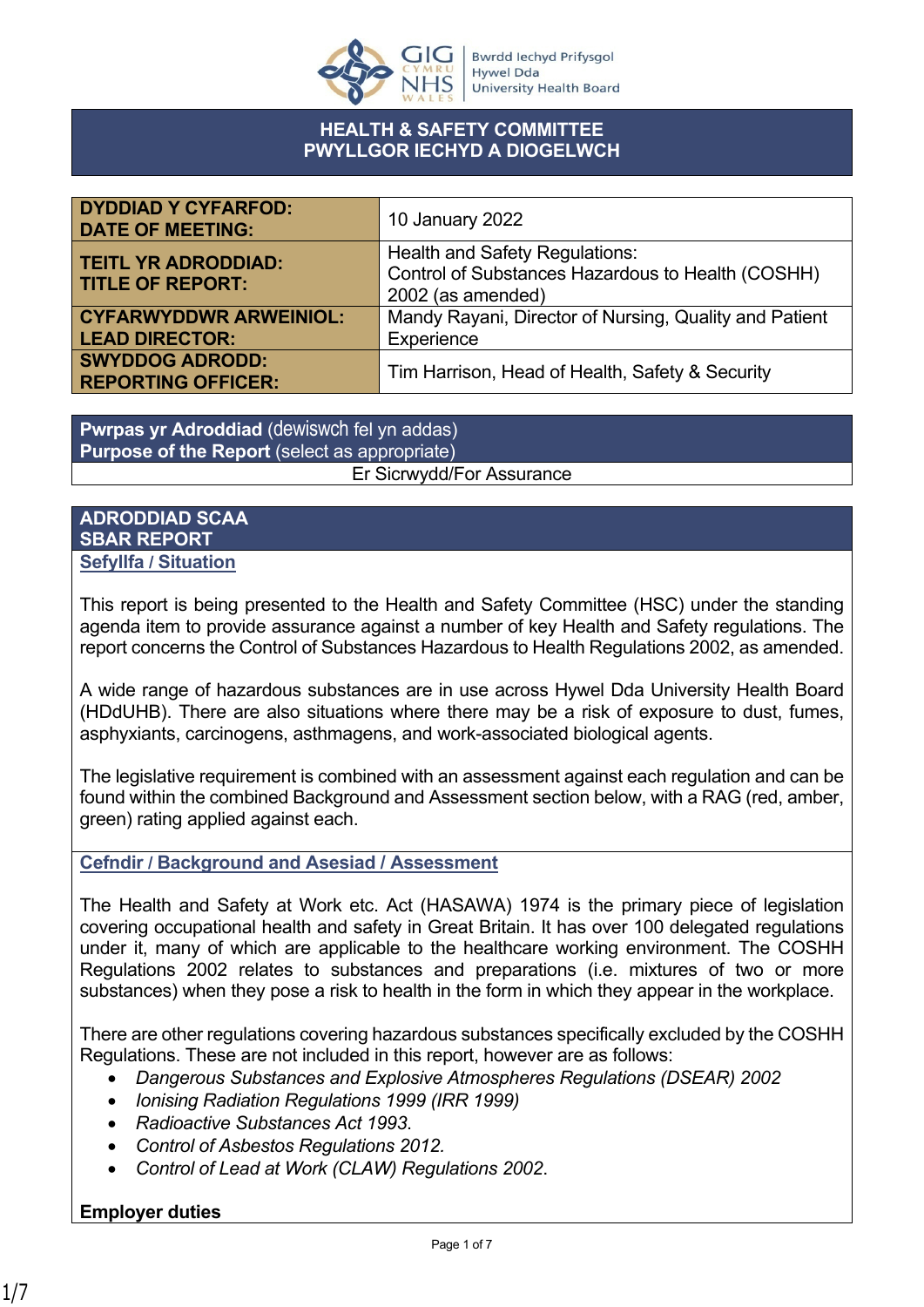*Regulation 2 lists substances and types of substance that are hazardous to health in the form in which they appear during a work activity. Therefore, this Regulation is used to identify hazardous substances present in HDdUHB.*

*Health, Safety & Security (HS&S) have created a database of chemical products in use HDdUHB, currently standing at 800. The database logs product, location, quantity and basic safety information. Not all substances on the database will require COSHH assessment, as many non-hazardous products are listed. Wards and smaller HDdUHB sites have yet to be included.*

*Chemical inventories for Estates, Hospital Sterilisation and Decontamination Units (HSDU), Catering, and Hotel Services are complete.*

*Cytotoxic medication: there are control measures, safe systems of work, and effective processes for recording/investigating incidents. These are being evaluated. COSHH assessments will be carried out as required. Pharmacy use the Q-Pulse document management system which ensures periodic reviews are undertaken.*

*Waste: obsolete chemicals identified at Withybush General Hospital (WGH), Glangwili General Hospital (GGH), and Prince Philip Hospital (PPH). HS&S are working with Environmental Officers to dispose safely via a licenced contractor.*

*Asphyxiants: liquid nitrogen training undertaken by key staff (delivered by BOC) HS&S to cascade as required e.g. porters, nursing staff and clinicians.*

*Some COSHH aspects linked to maintenance work require assessment.*

**Regulation 3:** Duties to employees and others.

#### *Employees*

*Provision of COSHH assessment, exposure prevention, and control measures, health surveillance, information, training, instruction, supervision, emergency procedures.*

COSHH assessments exist for some substances in use in HDdUHB. There is also provision of control measures, health surveillance, training, and emergency procedures. Completion of COSHH assessments will identify gaps and any remedial actions required.

The focus of 2022 will be to complete the remaining COSHH assessments. This is further explained in **Regulation 6**.

#### **Others on site**

*Contractors, visitors and patients require protection under Regulations 6,7,8,9,10,12,13 using the so far as is reasonably practicable principle (SFARP). Patients require protection from biological agents.*

Contractors supply Risk Assessment/Method Statements (RAMS), containing COSHH Assessments and Safe Systems of Work for substances intended for use on HDdUHB sites. Operations Compliance Officers ensure substances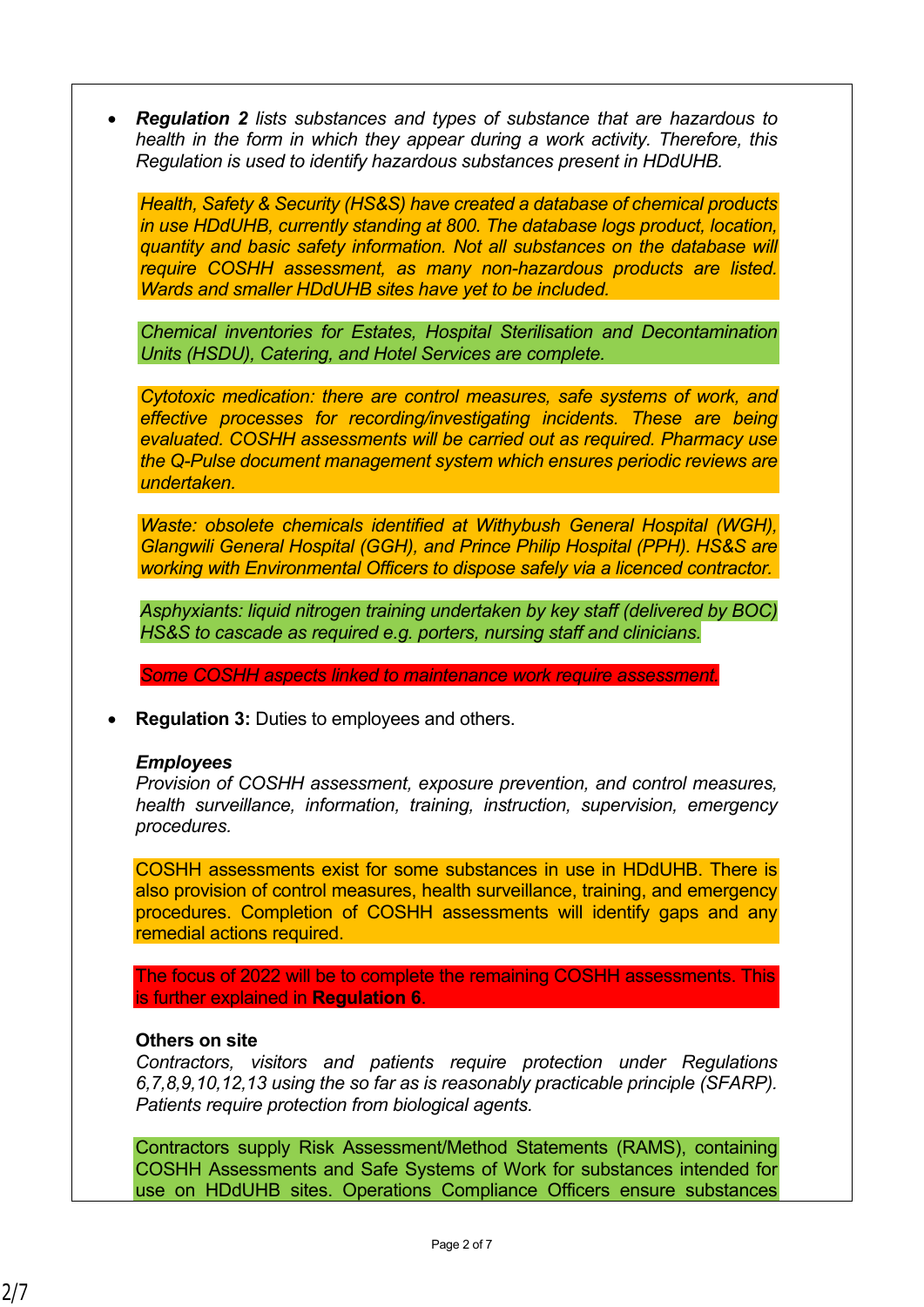documented in RAMS match those brought to site. HDdUHB and Contractors cooperate to ensure duties are met. Infection Prevention and Control (IP&C) policies manage the risk of exposure to biological agents for patients SFARP. Completion of COSHH assessments will identify gaps and any remedial actions required to meet the duties towards others on site. **Regulation 4**: *Prohibited substances* No prohibited substances listed in Schedule 2 COSHH are believed to be in use. **Regulation 5**: *Exclusions of certain situations and substances i.e. COSHH assessment not required. Other assessments e.g. DSEAR may be required.* Risks to patients from substances administered as part of their treatment by a registered/appropriate medical profession are excluded. Exclusion of substances where the risk is solely due to radioactivity, high temperature, low temperature, flammability, or explosive properties. Cytotoxic medication however is covered by the COSHH Regulations (see **Regulation 2**). **Regulation 6:** *Work shall not be carried out until a "suitable and sufficient" assessment of the risk from substances hazardous to health has been made, steps needed to comply with the Regulations identified, and those steps put into operation.* This is not being complied with as only a small number of substances in HDdUHB have "suitable and sufficient" COSHH assessments. Appointment of a COSHH specialist to the HS&S team to promote and support efforts to achieve full compliance; 350 managers have attended "COSHH for Managers" training in the Managers Health and Safety Induction course; additional training to perform COSHH assessments is to begin January 2022. HSDU have substance-based assessments on outdated forms that would not be considered "suitable and sufficient". Transfer to current forms is underway. Pathology/Histology have task-based assessments. These will be transferred to the HDdUHB form within the COSHH Policy 703 V2 (pending approval). The documents are stored on the Q-Pulse document management system, which ensures periodic reviews are performed and conducted by staff on rotation. **Regulation 7:** *Prevention or control of exposure to substances hazardous to health – the "8 steps of COSHH management"* There is compliance with elements of the "8 steps", however the COSHH assessment process will collate the information to demonstrate where there is compliance and where gaps remain.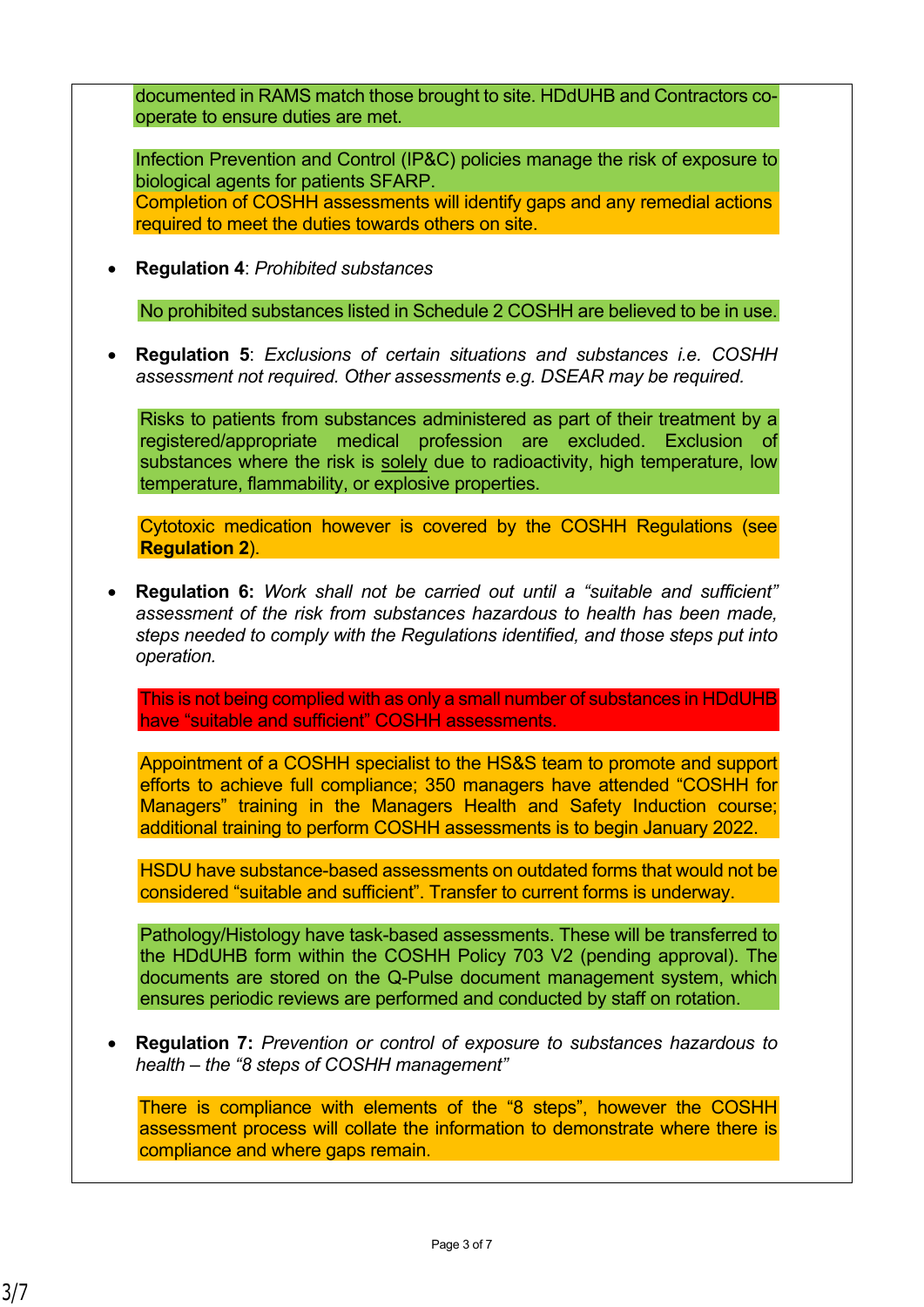The 8 steps are presented in the HDdUHB COSHH Policy, which is discussed in Managers Health and Safety Induction (MH&SI). The hierarchy of risk is discussed in MH&SI. Approximately 350 managers have received this training.

Competent persons: HDdUHB has many "competent persons" to provide advice regarding control measures (e.g. ventilation).

*Deliberate work with biological agents*

Microbiological laboratories in HDdUHB are GGH (Microbiology) and PPH (Pathology; Clinical Research Unit). These are approved by Public Health Wales, and equipped with suitable Containment Level 2 and Containment Level 3 facilities, with appropriate Microbiological Safety Cabinets*.*

*Incidental exposure to biological agents*

Porters have been trained in handling waste bags. Medical sharps through/as a result of work are a route of entry into the body for blood borne viruses and other biological agents. HDdUHB actively works to prevent and manage medical sharps injuries.

*Local Exhaust Ventilation (LEV)*

HDdUHB has regular Ventilation Group meetings. An LEV survey was recently conducted by HS&S to identify and log Local Exhaust Ventilation systems and their servicing. This covered fume cabinets, cutting tables, portable suction/filtering systems, and Microbiological Safety Cabinets. Pathology LEVs, Outpatients portable filtration units, and Microbiology MSCs are serviced every 12 months.

Estates LEV systems have not been recently serviced, however this has been raised at Ventilation Group meetings for action.

*Appropriate RPE (Respiratory Protective Equipment)*

FFP3 masks, half mask respirators, and Powered Air Purifying Respirators (PAPRs) are available. Staff are trained in the correct use of RPE. HDdUHB user guides available for re-useable RPE. Donning and doffing guides are issued by IP&C. HDdUHB has 486 fit testers, 50 of which are trained as half mask fitters. Procurement ensure that all supplied PPE is CE marked.

 **Regulation 8:** *Use of control measures – take reasonable steps to ensure they are properly used*

There is likely to be compliance in some/many aspects, however completion of COSHH assessments will identify those control measures that are in place, training needs, safe systems of work, and any other remedial actions to ensure compliance.

**Regulation 9**: *Maintenance and Testing of control measures*

Ventilation is a widely used control measure. The Ventilation Group oversees maintenance of ventilation systems.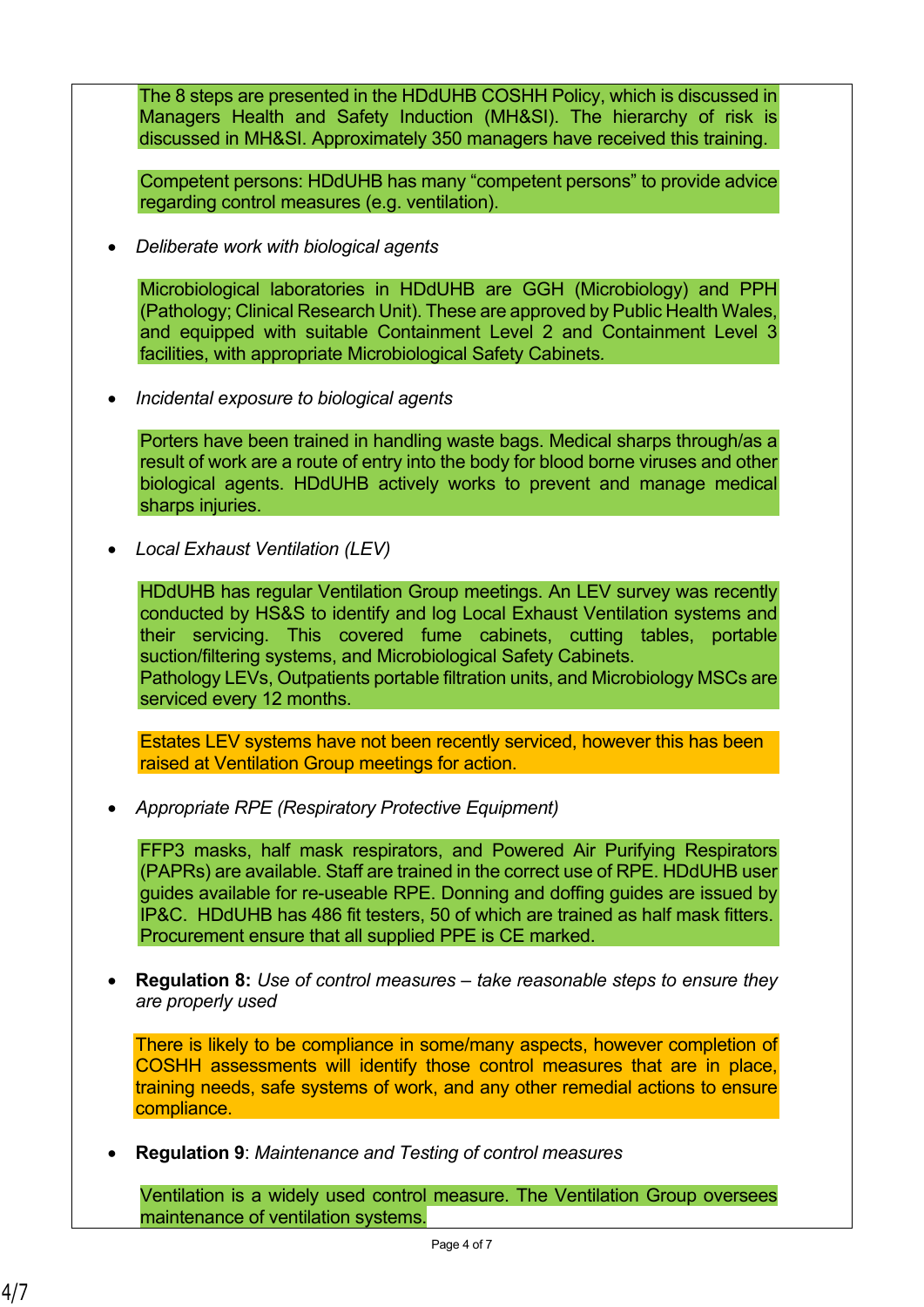RPE: HDdUHB staff are trained to check and maintain RPE (half masks and powered air hoods), and to document their findings. Half mask and PAPR trainers have been instructed to ensure this documentation is completed as required.

**Regulation 10**: *Monitoring exposure*

Exposure monitoring for certain substances may be required after COSHH assessments have been completed for all hazardous substances. The HS&S substance database has logged the presence of substances with workplace exposure limits. When these substances have been COSHH assessed, it may be necessary to monitor exposure to ensure these limits are not exceeded, or to assess possible exposure levels if control measures fail.

PPH HSDU, GGH HSDU, WGH HSDU and Bronglais General Hospital (BGH) Endoscopy employ continuous airborne monitoring (peracetic acid vapour monitoring).

Point measurements were performed by a contractor in Podiatry (South Pembrokeshire Hospital and Prince Phillip Hospital) for dust (grinding toenails and plastic orthotics) and organic vapour (adhesives). Results were below Workplace Exposure Limits without additional control measures.

**Regulation 11:** *Health Surveillance*

Occupational Health (OH) have knowledge of COSHH Regulations. COSHH discussed with OH recently to update regarding current COSHH management and future arrangements. Health Surveillance is already conducted with staff who have had incidental exposure to biological agents.

Health surveillance for staff handling specific substances will be guided by COSHH assessments when completed.

**Regulation 12:** *Information, Instruction, Supervision, and Training*

Many staff in HDdUHB who handle substances have received COSHH training (Hotel Services and HSDU). Contractors perform some tasks in Estates involving substances, including water testing and filling boiler water treatment tanks. Over 350 managers have received COSHH training through MH&SI.

A training package has been developed for managers/supervisors to perform COSHH assessments using worked examples, building on their previous MH&SI training. This is ready to deliver in 2022.

Estates staff and porters require up-to-date COSHH awareness training. HDdUHB COSHH Awareness Training to be developed and provided to all HDdUHB staff who handle/encounter hazardous substances in 2022.

**Regulation 13:** *Accidents, incidents, and emergencies*

Many departments have spill kits and have received training. Spill kits come with comprehensive instructions. HS&S will conduct a review of spill training and spill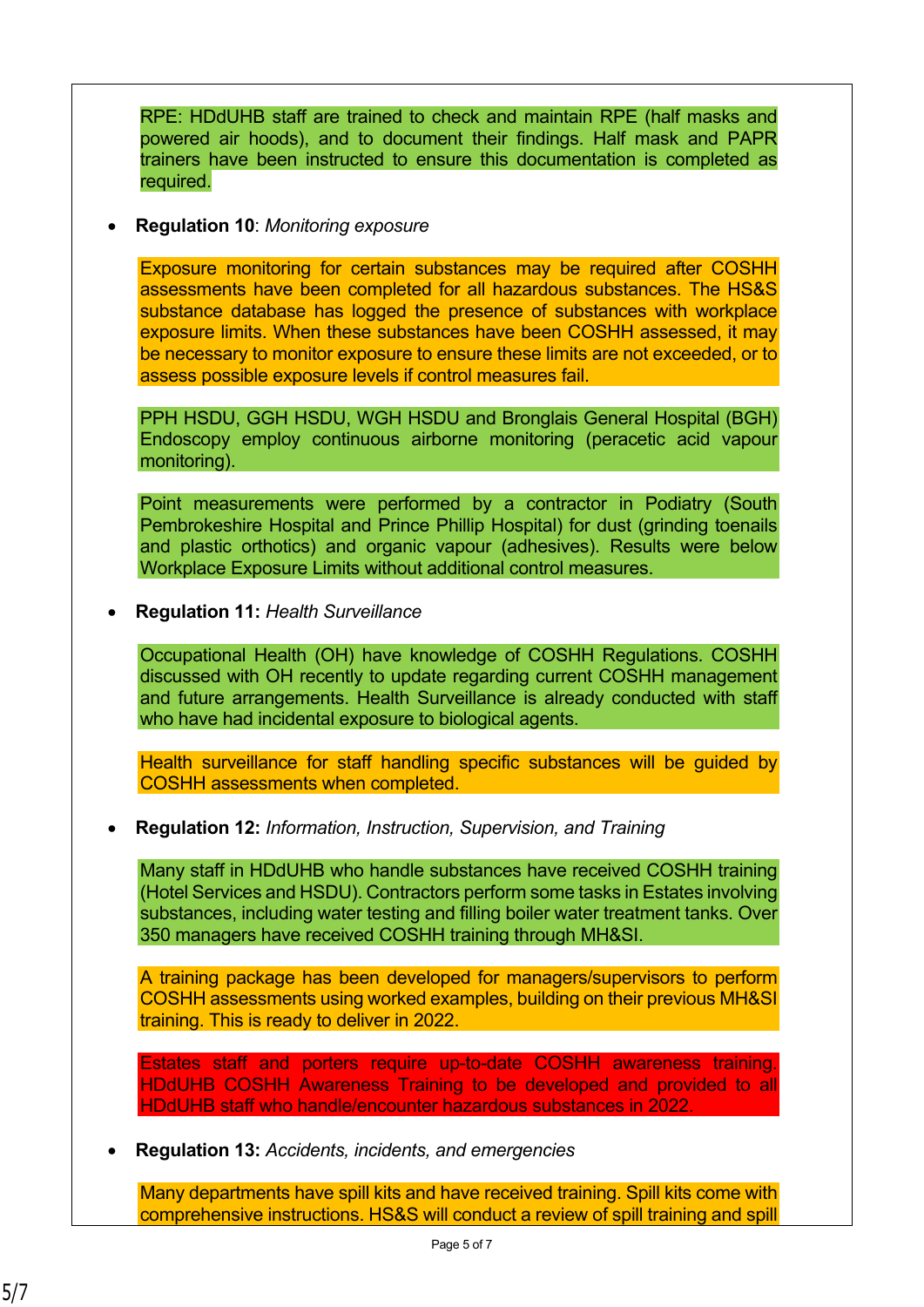kits in 2022 to ensure these are suitable, staff are trained to respond appropriately, and periodic rehearsals are performed (all guided by the COSHH assessments).

# **Argymhelliad / Recommendation**

The Health and Safety Committee is requested to receive assurance from this report and that while there are key aspects not currently being complied with, work has been undertaken and is underway to support full compliance with the regulations. This work will begin in January 2022.

| Amcanion: (rhaid cwblhau)<br><b>Objectives: (must be completed)</b>            |                                                                                                                                                      |
|--------------------------------------------------------------------------------|------------------------------------------------------------------------------------------------------------------------------------------------------|
| <b>Committee ToR Reference:</b><br><b>Cyfeirnod Cylch Gorchwyl y Pwyllgor:</b> | 2.1 Provide assurance around the UHB<br>arrangements for ensuring the health, safety, welfare                                                        |
|                                                                                | and security of all employees and of those who may<br>be affected by work-related activities, such as<br>patients, members of the public, volunteers |
|                                                                                | contractors etc.                                                                                                                                     |
| Cyfeirnod Cofrestr Risg Datix a Sgôr<br>Cyfredol:                              | Not applicable                                                                                                                                       |
| Datix Risk Register Reference and<br>Score:                                    |                                                                                                                                                      |
| Safon(au) Gofal ac lechyd:                                                     | 1. Staying Healthy                                                                                                                                   |
| Health and Care Standard(s):                                                   | 2. Safe Care                                                                                                                                         |
|                                                                                | 2.1 Managing Risk and Promoting Health and Safety<br>2.4 Infection Prevention and Control (IPC) and                                                  |
|                                                                                | Decontamination                                                                                                                                      |
| Nodau Gwella Ansawdd:                                                          | All Quality Improvement Goals Apply                                                                                                                  |
| <b>Quality Improvement Goal(s):</b>                                            | <b>Protect Patients From Avoidable Harm From Care</b><br><b>Reduce Duplication and Eliminate Waste</b>                                               |
| <b>Amcanion Strategol y BIP:</b>                                               | 2. Living and working well.                                                                                                                          |
| <b>UHB Strategic Objectives:</b>                                               |                                                                                                                                                      |
| <b>Amcanion Llesiant BIP:</b>                                                  | 2. Develop a skilled and flexible workforce to meet the                                                                                              |
| <b>UHB Well-being Objectives:</b>                                              | changing needs of the modern NHS                                                                                                                     |
| <b>Hyperlink to HDdUHB Well-being</b>                                          |                                                                                                                                                      |
| <b>Objectives Annual Report</b>                                                |                                                                                                                                                      |

| <b>Gwybodaeth Ychwanegol:</b><br><b>Further Information:</b> |                                                         |
|--------------------------------------------------------------|---------------------------------------------------------|
| Ar sail tystiolaeth:                                         | Contained within the body of the report.                |
| <b>Evidence Base:</b>                                        |                                                         |
| <b>Rhestr Termau:</b>                                        | Contained within the body of the report.                |
| <b>Glossary of Terms:</b>                                    |                                                         |
| Partïon / Pwyllgorau â ymgynhorwyd                           | No consultation to date but will be shared with Quality |
| ymlaen llaw y Pwyllgor lechyd a                              | and Safety/Governance meetings as well as County        |
| Diogelwch:                                                   | Partnership Forums.                                     |